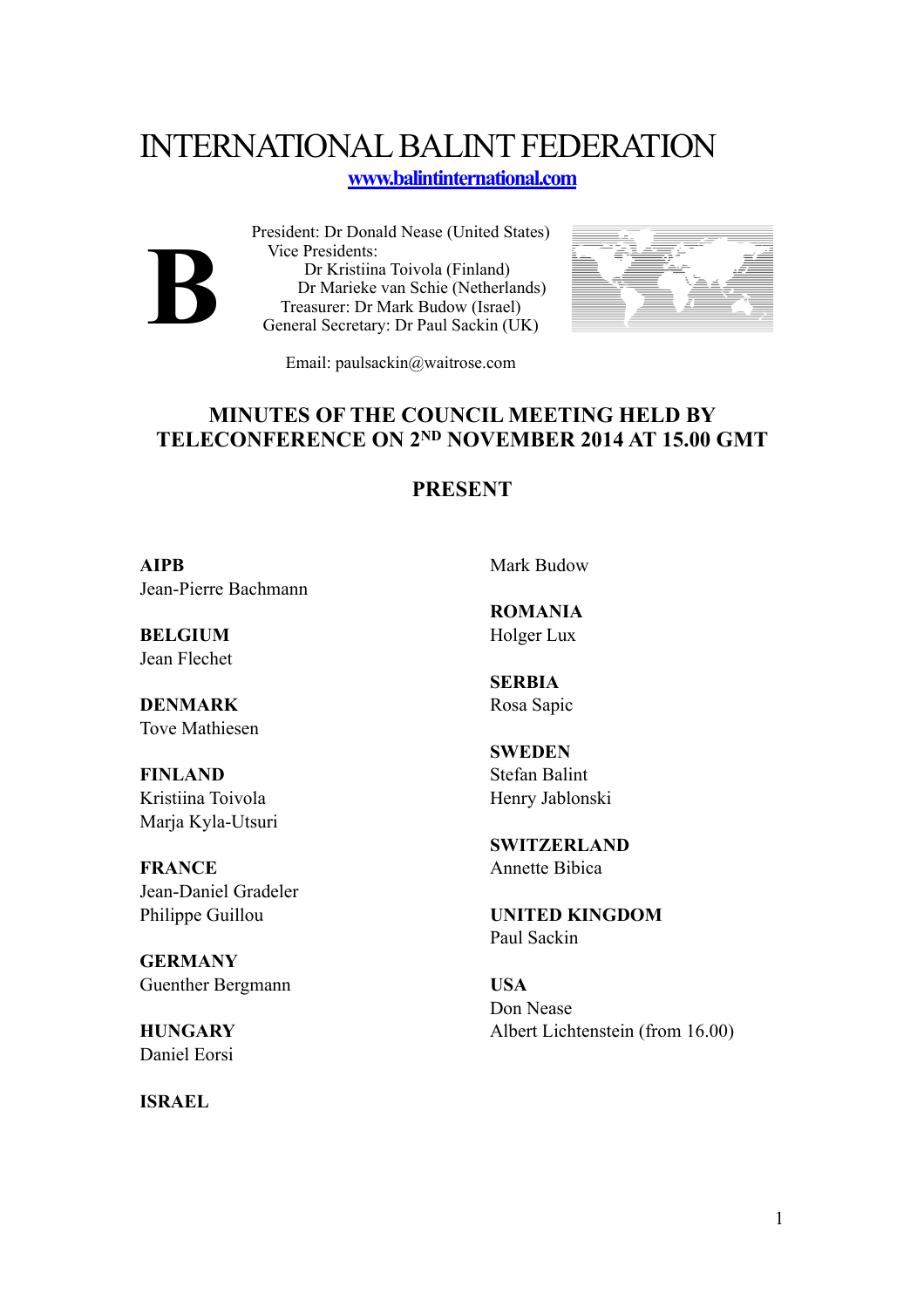- 1. **Welcome** The President welcomed everyone to the teleconference, held in this way because of the cancellation of the Israel conference and the need to have a meeting in the second half of 2014. Don reported that, following serious illness, Andre Matalon is now back at work and doing well. Guenther reported that Marieke van Schie is also making good progress following her serious illness and expects to be out of the rehabilitation unit within two weeks. We all wished them both well
- 2. **Apologies** Australia & New Zealand, Netherlands, Russia (St Petersburg)
- 3. **Minutes of the Council meeting at Newcastle on 7th June 2014** Henry Jablonski proposed and Mark Budow seconded that these were a true record. All agreed
- 4. **Matters arising from the Minutes** Some items were received and would be discussed under 'any other business'
- 5. **2015-2017 Board** Paul informed the meeting that nominations for Board positions and revisors/auditors will be sought in early 2015 and the outcome of any election announced in Malmo in April 2015. The new Board would take up office at Metz in September 2015
- 6. **Change of interim revisor/auditor** Christina Blackwell had resigned for personal reasons and Janet Walker from the USA was proposed by the Board as interim revisor/auditor until Metz. All agreed
- 7. **Revisor/auditor guidelines** Don explained the need to have these guidelines to make the work of everyone much smoother and avoid misunderstandings. Guenther asked for clarification about the relationship with the Swedish banks and how much is in English. Henry explained that there is no problem presenting the necessary annual report to the tax authorities – this is done on a special form. A full financial report is presented to Council – it could possibly be asked for by the tax authorities. All agreed to the guidelines with minor modifications to reflect Henry's comments. In future the 'revisors' would be known as 'auditors'
- 8. **Leadership conference/task force** Tove reported that the next leadership conference would be in the second half of 2016 and bids were welcome to organise it. The task force had agreed that at least one place on the task force would change each two years and no task force member should serve for more than eight years. The membership would continue as five full members, one member from the forthcoming conference country and one from the previous one. Heide and Andrew have indicated that they will be retiring from the task force shortly. It was suggested that Michele stays on the task force until she can be replaced by one of the organisers of the next conference. Bohdan on behalf of the Polish Society offered to host the 2016 conference and Guenther offered organisational support from Germany if needed. It was agreed that Bohdan and any other societies interested in hosting the conference should talk to Tove or Andrew
- 9. **International Congress Metz 5-9 September 2015** Jean-Daniel Gradeler reported that the University of Metz turned out to be too expensive and not available at weekends so another venue had been found. Jean-Daniel had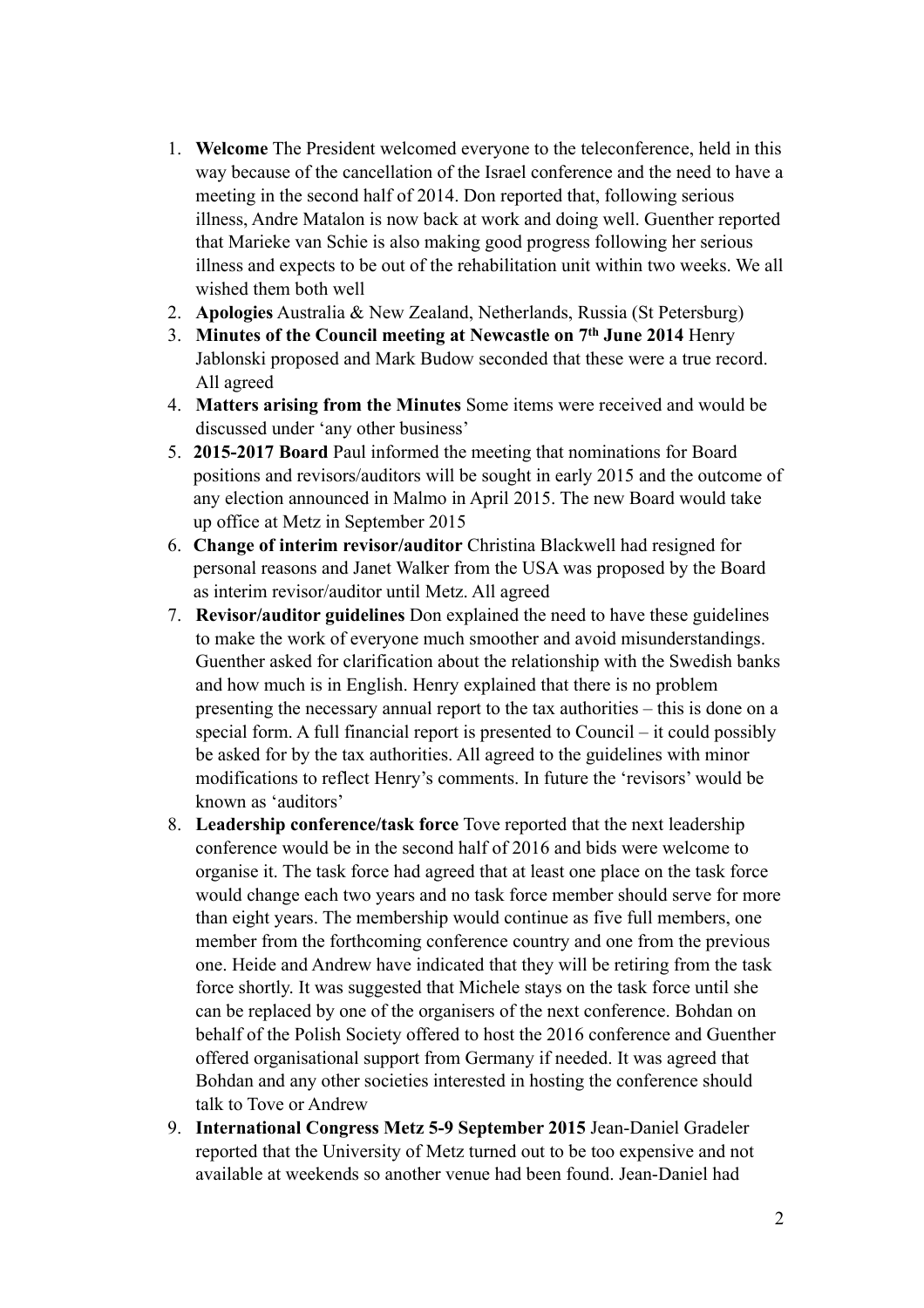managed to renegotiate the cost of lunch and coffee and the cost for all lunches and coffee breaks would be about 100 Euros per participant. Jean-Daniel is working on the full budget. He wishes to open a Congress bank account and would like the IBF to contribute 50% of the advance costs - 2000 Euros. Don explained that the Congress was, for the first time, being run as a shared venture with the host country and the IBF, so any profit or loss would be shared equally. The Board had agreed the advance payment. Council approved the payment

- 10. **Council meeting first half of 2015** Stefan Balint explained that this would either be held in Malmo or Lund, which is close by. It would start on Friday 24th April late afternoon/evening with a guided walk followed by dinner. There would also be a dinner on the Saturday evening. The Council meeting would be on Saturday afternoon at 14.00. There would be Balint work on the Saturday morning from 09.00 and on the Sunday from 09.30 to 13.00. In addition there would be a leaders' seminar on 24th and international delegates would be welcome, though places are limited to 25. Accommodation for some delegates would be available in the homes of local Balint leaders – this will save costs. Stefan will circulate full details of the meeting within the next two weeks.
- **11. Council meeting first half of 2016** Bids to host this are invited and will be finalised at the Council meeting in Malmo
- **12.Website** Don is discussing developing the website with a local expert. Any ideas and suggestions will be welcome. Don said that the website could host national society websites as well. This might be of interest to smaller societies who have difficulty developing their own websites. It was agreed that this needed further discussion. Meanwhile any items to go on the website to be with Paul by end of November please
- **13.Any other business a) WONCA** Philippe had attended WONCA in Lisbon in July 2014 including the EURACT meeting. There had been contact with the European organisation for physician health – there is an obvious place for Balint work here. Andree Rochfort of Ireland is EQUIP representative and a useful contact. It was agreed that we need to have a good presence at WONCA and related organisations. David Watt plans to attend WONCA Europe in Istanbul in October 2015 and other delegates would be welcome. Don knows of a US delegate going to WONCA Asia in the first half of 2015 and he plans liaison with Chinese Balint colleagues. Bohdan also proposed links with the European Psychosomatic ssociation. Agreed that Paul would see if others are interested in presenting with David at Istanbul and we would invite national societies to inform Paul of any WONCA participation they are planning. There was general agreement that partnering across IBF member societies was welcome and advantageous. Henry reminded us that it is also helpful to have continuity of some core organising leadership, as has been done some years in the past. **b) Translation Board** Don reported that the professional translation of Bohadan's book is complete and is excellent. Don and Paul will review some chapters to see if further editing is needed. Bohdan would welcome other 'critical readers'. **c) 2017 Congress UK** The UK organisers are wondering